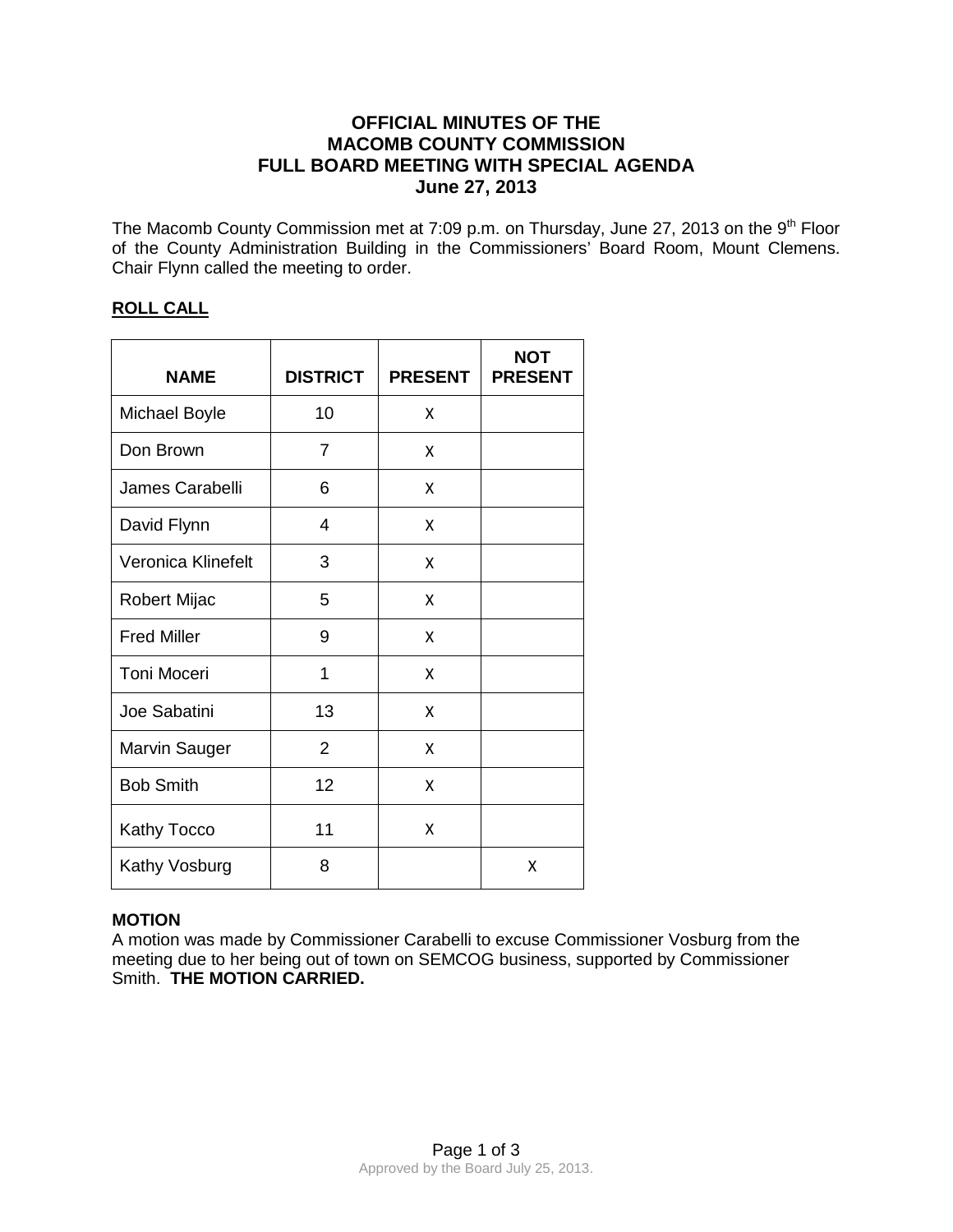## **AGENDA**

#### **MOTION**

A motion was made by Commissioner Moceri, to approve the agenda, supported by Commissioner Sabatini. **THE MOTION CARRIED.** 

#### **PUBLIC PARTICIPATION**

None

## **CORRESPONDENCE FROM EXECUTIVE**

#### **RESOLUTIONS**

## **a) Override the County Executive's veto of Ordinance 2013-2 "An Ordinance Establishing Budget Requirements"**

#### **MOTION**

**R13-149** A motion was made by Commissioner Miller, to override the County Executive's veto of Ordinance 2013-2 "An Ordinance Establishing Budget Requirements," supported by Commissioner Boyle.

A roll call vote was taken:

Voting Yes were: Miller, Boyle, Brown, Carabelli, Klinefelt, Mijac, Moceri, Sabatini, Sauger, Smith, Tocco and Flynn. There were 12 Yes votes, 0 No votes.

## **THE MOTION CARRIED.**

## **b) Override the County Executive's veto of Ordinance 2013-3 "An Ordinance Requiring Additional Information in Quarterly Financial Reports"**

#### **MOTION**

**R13-150** A motion was made by Commissioner Moceri, to Override the County Executive's veto of Ordinance 2013-3 "An Ordinance Requiring Additional Information in Quarterly Financial Reports," supported by Commissioner Mijac.

A roll call vote was taken:

Voting Yes were: Moceri, Mijac, Brown, Carabelli, Klinefelt, MIller, Sabatini, Sauger, Smith, Boyle, Tocco and Flynn. There were 12 Yes votes, 0 No votes.

## **THE MOTION CARRIED.**

#### **NEW BUSINESS**

Chair Flynn indicated there were complaints received on the roads in Shelby Township and introduced the Shelby Township Supervisor, Rick Stathakis, to speak regarding the matter. After he spoke, Chair Flynn indicated the Board would look into the matter.

#### **PUBLIC PARTICIPATION**

None